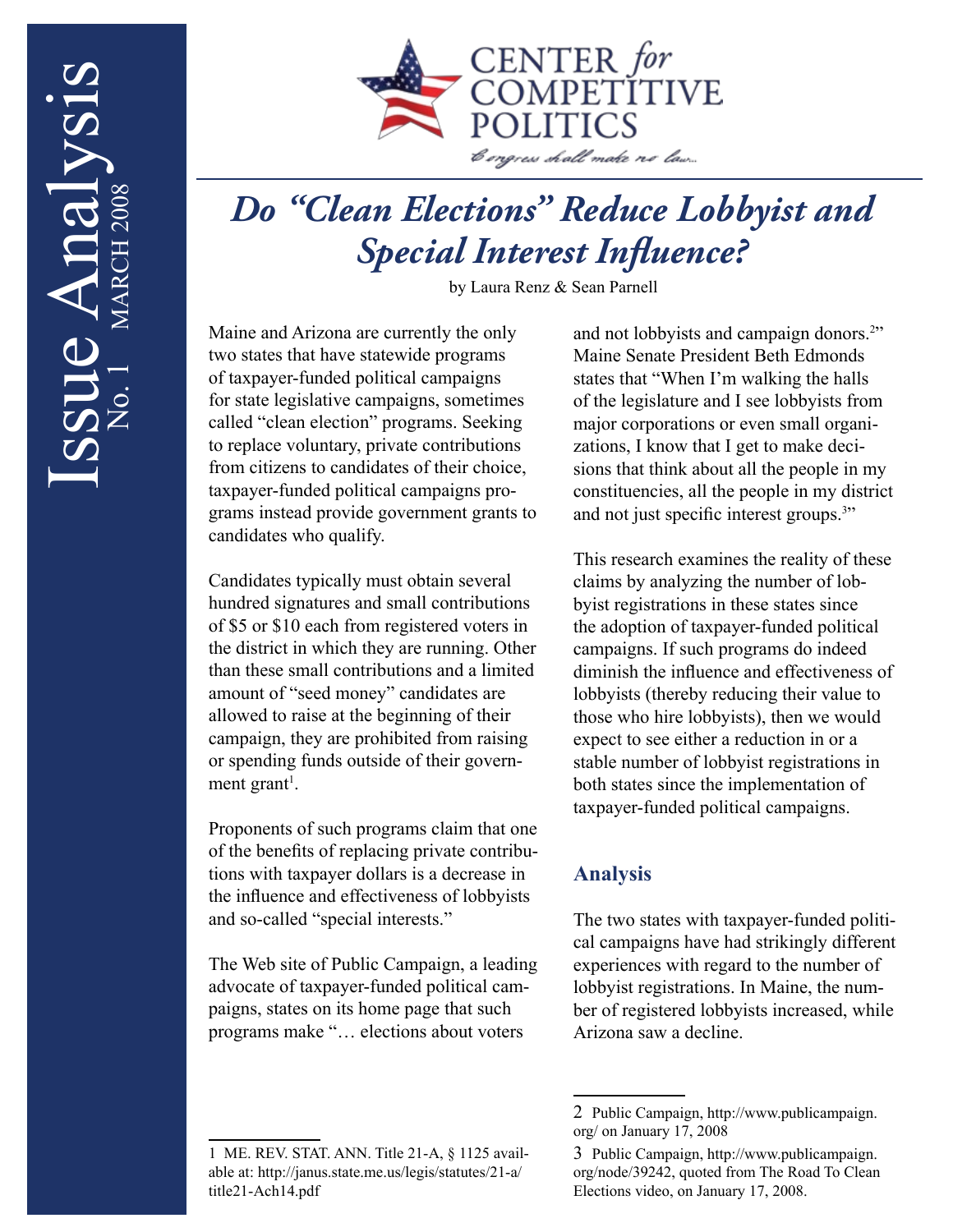

**Since Maine's program of taxpayerfunded political campaigns began, the number of lobbyist registrations had grown to 477, an increase of 20%**

In Maine, the number of registrations over time shows a significant increase in the number of lobbyist registrations after implementation of the Maine Clean Elections Act (MCEA).

fect in the 2000 election cycle. Information available on the number of individual lobbyist registrations in Arizona is incomplete, but shows a clear decline in the number of registrations.

In 1991, there were 351 lobbyist registrations in Maine4 . In 2000, the last legislative session before the MCEA began doling out taxpayer funds to

Congress shall make no law...



In 1995, the number of lobbyist registrations was 752, rising to 898 registrations by  $2000^\circ$ . Accurate information was not available for 1997-98, but for the available years

candidates, there were 398 lobbyist registrations<sup>5</sup>.

Between 1991 and 2000, lobbyist registrations grew by 13%, with an average of 359 lobbyist registrations each year<sup>6</sup>.

Since Maine's program of taxpayer-funded political campaigns began, the number of lobbyist registrations had grown to 477<sup>7</sup>, an increase of 20% since 2000. The average number of registrations each year was 417, an increase of 16% over pre-MCEA registrations<sup>8</sup>.

Arizona's Clean Election Act went into ef-

- 7 See id.
- 8 See id., based on author's calculations

between 1995 and 2000 the average number of registered lobbyists was 86410.

By 2007, the number of registered lobbyists had declined to  $691$ , a  $30\%$  decrease<sup>11</sup>. The average number of registrations between 2001 and 2007 was 767, representing a drop of approximately  $13\%^{12}$  from the period before adoption of taxpayer-funded political campaigns.

- 10 See id., based on author's calculations
- 11 See id., based on author's calculations
- 12 See id., based on author's calculations

<sup>4</sup> The yearly totals for registered lobbyists in Maine were obtained from the Maine Ethics Commission, and are available for public inspection if requested. 5 See id.

<sup>6</sup> See id., based on author's calculations

<sup>9</sup> Compiled from Arizona Secretary of State Annual Reports, 1995 – 2007, available at http://www.azsos. gov/public\_services/annual\_report/sos\_annual\_reports.htm, and The Impact of State Legislative Term Limits on Lobbyists and Interest Groups, presented at the 5th Annual State Politics and Policy Conference on May 5, 2005 by Christopher Mooney, Director of the Illinois Legislative Studies Center at the University of Illinois at Springfield.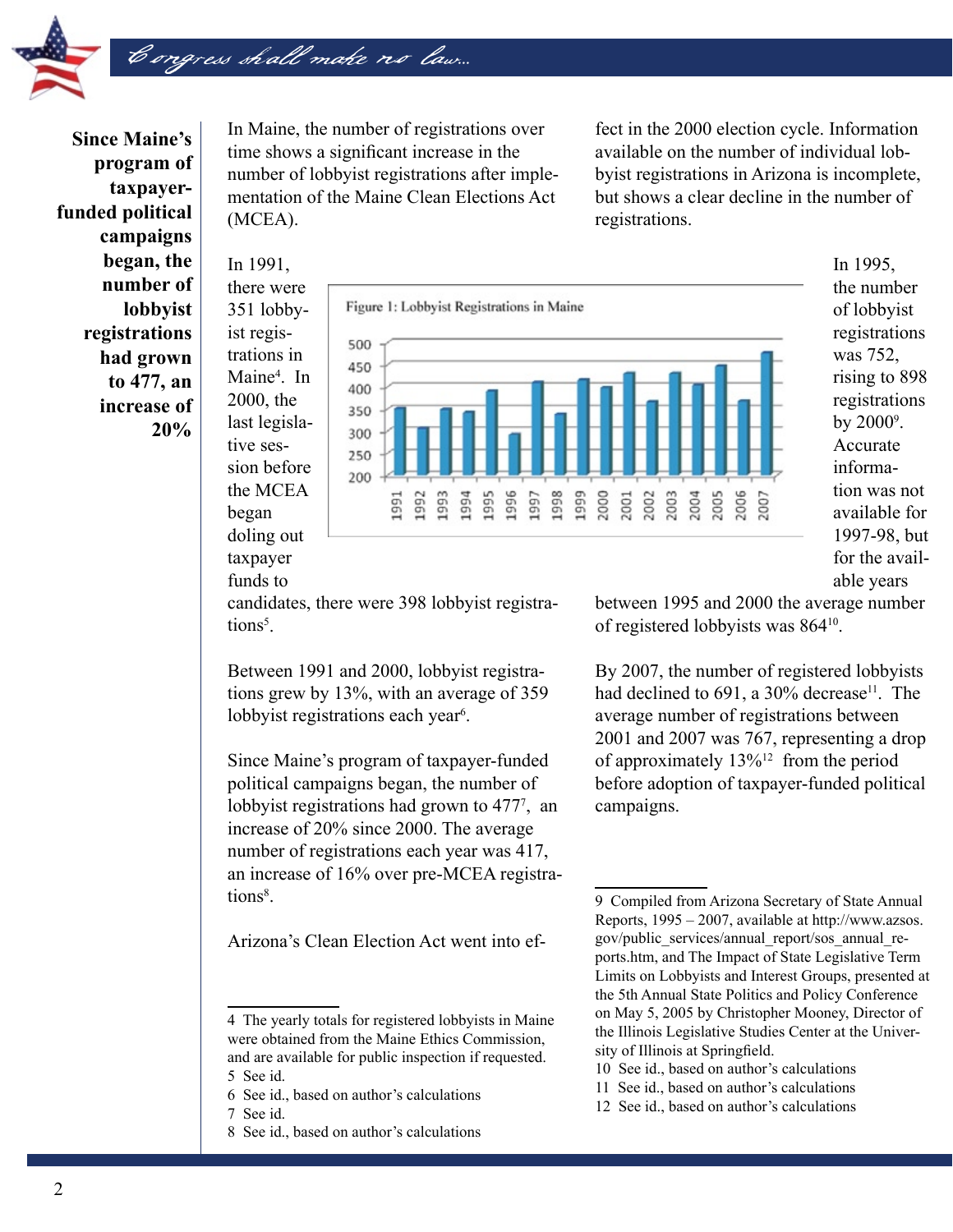

This reality has apparently not diminished belief in the ability of taxpayer-funded political campaigns to reduce the influence and effectiveness of lobbyists and interests groups.

The Maine Commission on Governmental Ethics and Elections Practices published a study in 2007 explor-

ing the impact of their system of taxpayer funded political campaigns. Candidates and legislators who have participated in this program consistently reported their reason for doing so as a way to "reduce the influence of lobbyists" and not be "beholden to anyone."

These conclusions are doubtful at best when contrasted with the continually rising number of state lobbyists in Maine since the adoption of taxpayer-funded political campaigns in 2000. The increase of state lobbyists in Maine makes it clear that despite implementation of MCEA, there is still an abundance of work for lobbyists within the Maine legislature.

Taxpayer-funded political campaigns have failed to reduce the effectiveness and influence of lobbyists in Arizona or Maine, and elected officials and policymakers seeking to curb their effectiveness and influence should not consider such programs as a remedy.

**There is no evidence to suggest taxpayerfunded political campaigns have had any impact on the influence and effectiveness of lobbyists in Arizona or Maine**

## **Conclusion**

At this point several legislative sessions have passed since Arizona and Maine enacted their system of taxpayer-funded political campaigns. Presumably, if the influence and effectiveness of lobbyists were somehow diminished by these programs, we would by now be able to see some evidence of this.

Because the Arizona and Maine results are so dramatically different, with one state experiencing significant growth in the number of lobbyist registrations while the other saw significant declines, there appears to be no relationship between taxpayer-funded political campaigns and changes in the number of lobbyists.

Using the number of lobbyist registrations as a proxy for the effectiveness and influence of lobbyists and interest groups, the evidence presented here does not support claims that taxpayer-funded political campaigns have reduced the influence and effectiveness of lobbyists and "special interests" in Arizona or Maine.